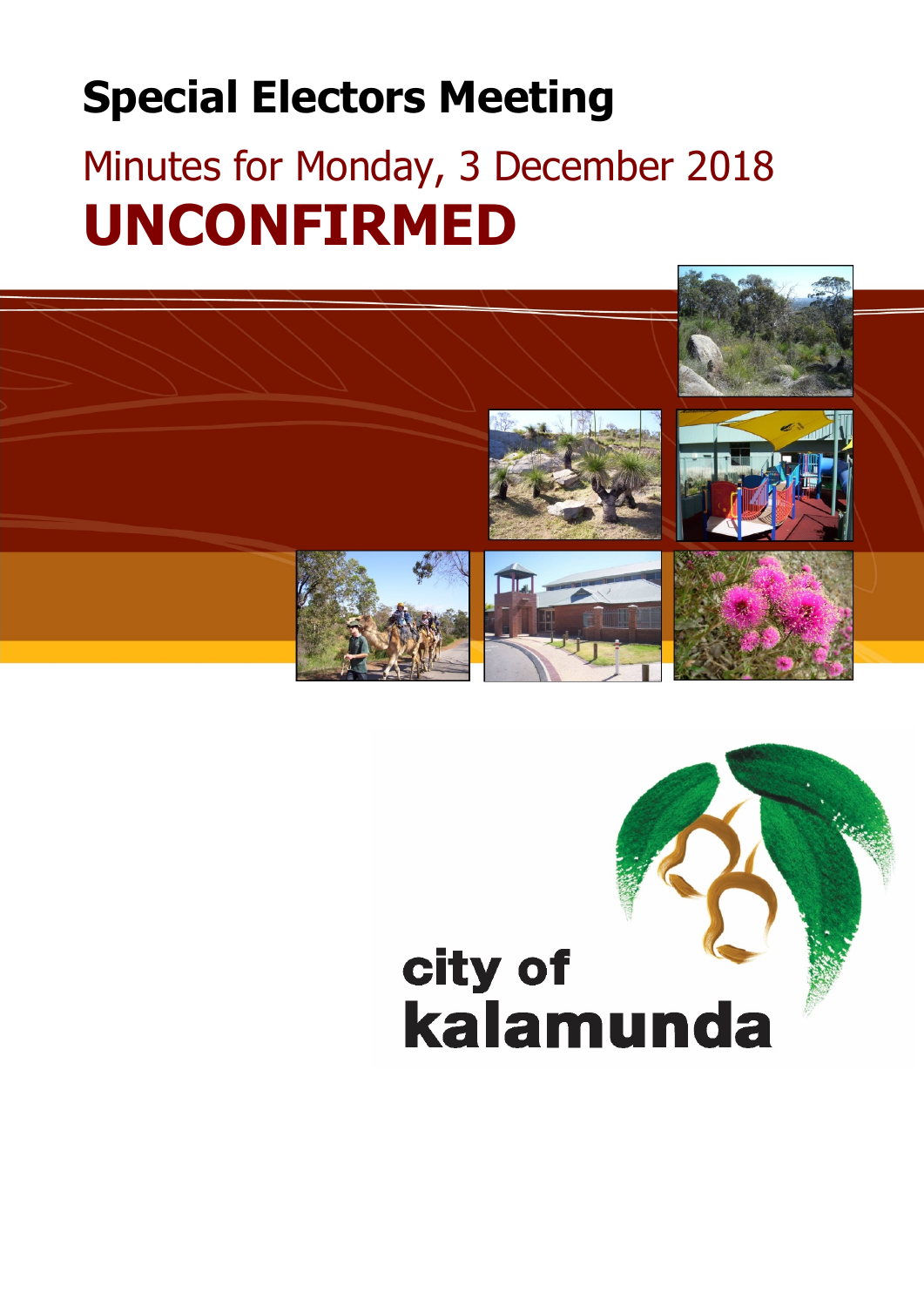# **INDEX**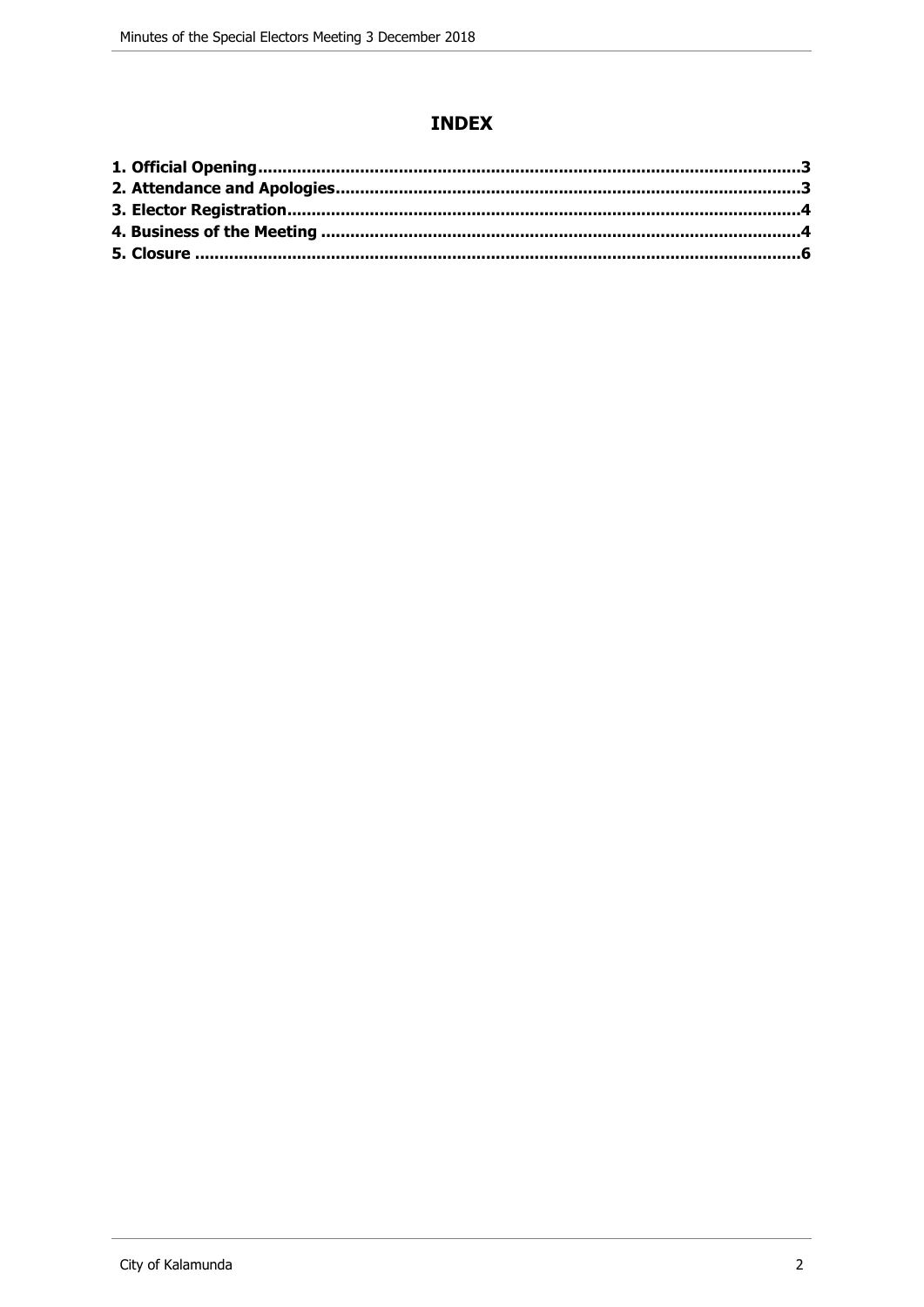# <span id="page-2-0"></span>**1. Official Opening**

The Presiding Member opened the meeting at 7:37pm and welcomed Councillors, Staff, Press and Members of the Public Gallery.

The Mayor, Cr John Giardina, declared an Interest Affecting Impartiality and requested the Deputy Mayor, Cr Dylan O'Connor, preside at the meeting.

Cr Giardina left Chambers at 7.42pm and the Deputy Mayor, Cr Dylan O'Connor, herein after referred to as the Presiding Member, presided over the meeting.

#### <span id="page-2-1"></span>**2. Attendance and Apologies**

#### 2.1 **Attendance**

# **Councillors**

**South East Ward**  John Giardina - (Mayor) *(left at 7:42pm)* Michael Fernie Geoff Stallard

**South West Ward**

Lesley Boyd Allan Morton *(left at 9:09pm and returned at 9:11pm)* Brooke O'Donnell

# **North West Ward**

David Almond Sara Lohmeyer Dylan O'Connor (Presiding Member)

#### **North Ward**

Cameron Blair *(left at 9:07pm and returned at 9:08pm)* Margaret Thomas *(left at 9:03pm and returned at 9:04pm)*

#### **Members of Staff**

**Chief Executive Officer** Rhonda Hardy **Executive Team** Simon Di Rosso – General Counsel and Executive Advisor Brett Jackson - Director Asset Services Gary Ticehurst - Director Corporate Services Peter Varelis - Director Development Services *(left at 9:07pm and returned at 9:08pm)* **Management Team**

Nicole O'Neill - Manager Customer & Public Relations Jamie Paterson - Manager Information Technology **Administration** Leisha Fair - Governance Officer Kristy Lisle – Legal and Governance Assistant to General Counsel Donna McPherson – Executive Research Officer to Chief Executive Officer Mitchell Brooks – Strategic Planning Officer Ashlin Gardner – Communications Advisor Sarah Griffiths – Executive Research Officer to Director Development Services Adam Parker – Service Desk Analyst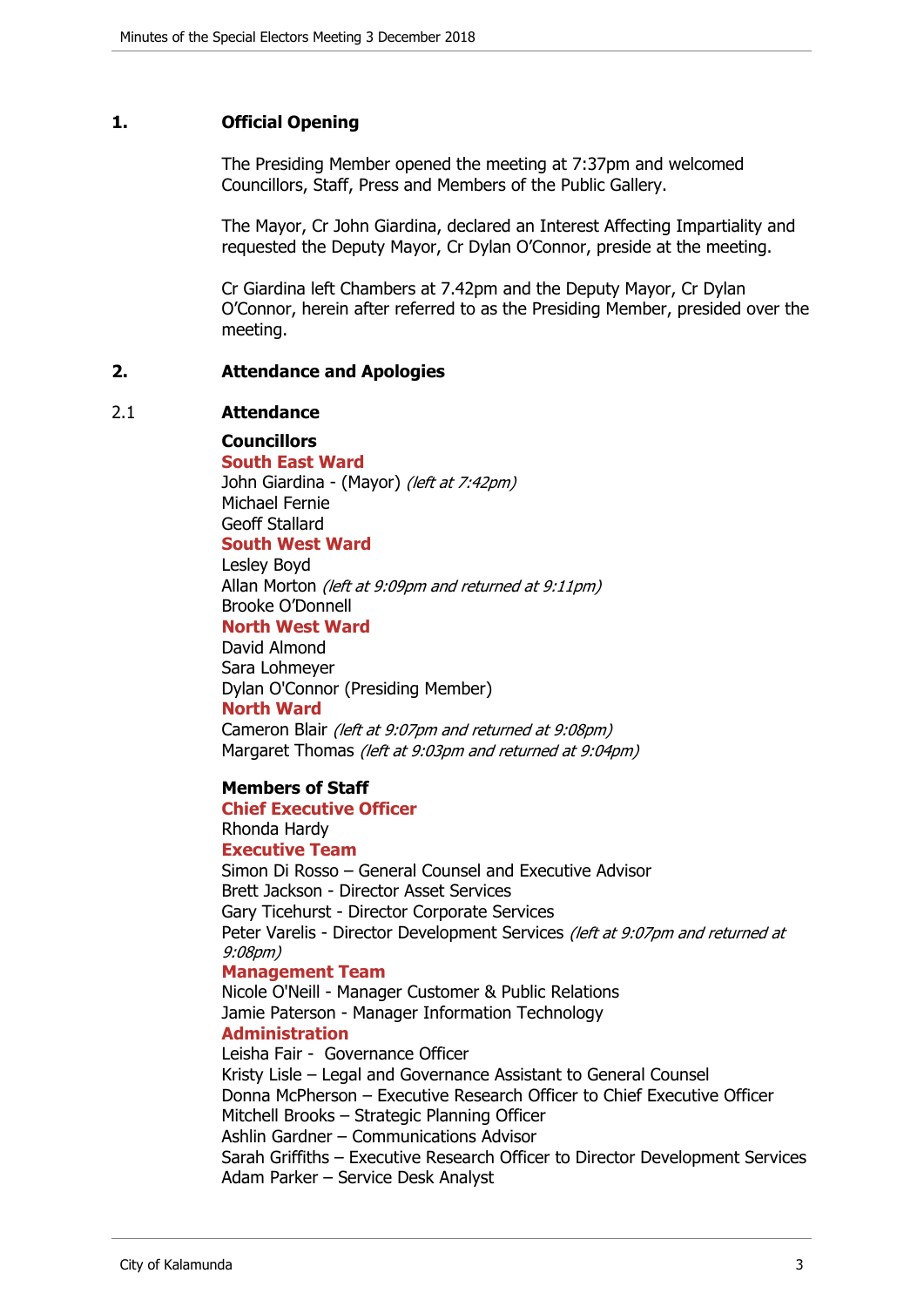# **Community Members**

Total attendance - 260

#### **Members of the Press** One

# 2.2 **Apologies**

Nil

# **3. Elector Registration**

195 registrations to vote recorded.

# <span id="page-3-0"></span>**4. Business of the Meeting**

- 4.1 The purpose of the meeting is as listed in the Public Notice of the Special Elector's Meeting published on 13 November 2018, being:
	- To consider the following motion in a Petition from Electors of the City of Kalamunda:

*"The Electors here present call upon the Council to immediately cease all efforts to rezone up to 310 hectares of the area described as Wattle Grove South in the draft Industrial Development Strategy for industrial purposes in order to reflect the outcome of recent community consultation which shows that an overwhelming majority of residents want Council to reject this environmentally destructive land use option".*

# 4.2 **Public Statement Time**

The Presiding Member invited the Mover, Mr Charles Dornan and the Seconder, Mr Robert Prew to speak, followed by speakers for and against the Motion. Extensive debate was had before the vote took place and questions from Councillors were clarified.

#### 4.2.1 Mr Charles Dornan of 28 Easterbrook Place, Wattle Grove

Mr Dornan gave a statement on the Petition calling to cease rezoning of Wattle Grove South and Moved the Motion. Mr Dornan spoke in favour of the Motion.

#### 4.2.2 Mr Robert Prew of 52 Crystal Brook Road, Wattle Grove

Mr Prew gave a statement on the Petition calling to cease rezoning of Wattle Grove South and Seconded the Motion. Mr Prew spoke in favour of the Motion.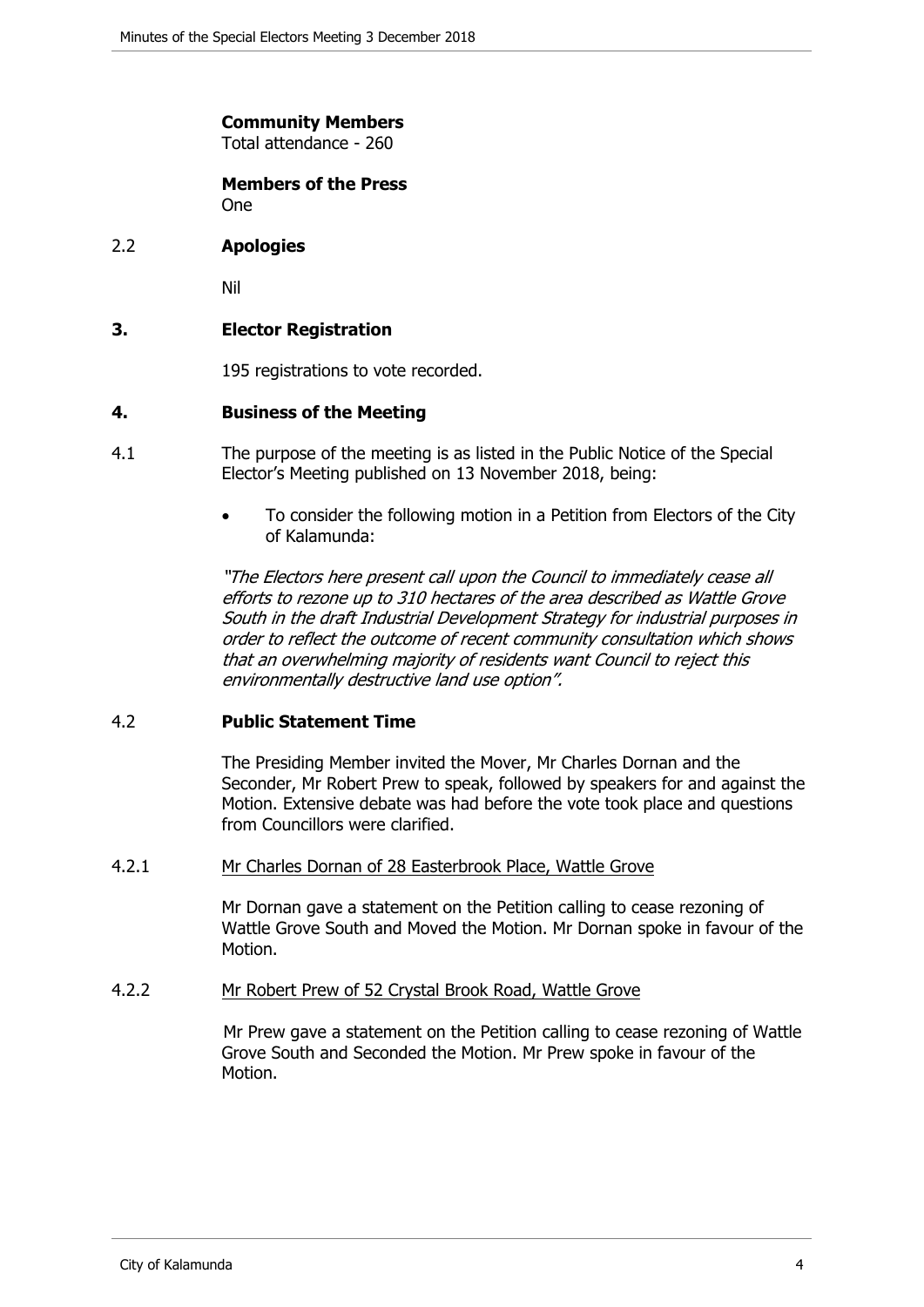#### 4.2.3 Ms Sharee Lovegrove of 23 Trafalgar Road, Lesmurdie

Ms Lovegrove gave a statement on the Petition calling to cease rezoning of Wattle Grove South and spoke against the Motion.

4.2.4 Maria Kelly of 15 Easterbrook Place, Wattle Grove

Ms Kelly gave a statement on the Petition calling to cease rezoning of Wattle Grove South and spoke in favour of the Motion.

4.2.5 Rowan Chick of 50 Brentwood Road, Wattle Grove

Mr Kelly gave a statement on the Petition calling to cease rezoning of Wattle Grove South and spoke against the motion.

4.2.6 John Taylor of 70 and 72 Crystal Brook Road, Wattle Grove

Mr Taylor gave a statement on the Petition calling to cease rezoning of Wattle Grove South and spoke in favour of the Motion.

4.2.7 Kevin Bennett of 782 Welshpool Road East, Wattle Grove

Mr Bennett gave a statement on the Petition calling to cease rezoning of Wattle Grove South and spoke against the Motion.

4.2.8 John Ewing of 2A Enid Road, Kalamunda

Mr Ewing gave a statement on the Petition calling to cease rezoning of Wattle Grove South and spoke in favour of the Motion.

4.2.9 Dick Lovegrove of 48 Brentwood Road, Wattle Grove

Mr Lovegrove gave a statement on the Petition calling to cease rezoning of Wattle Grove South and spoke against the Motion.

4.2.10 Joanne Avins of 94 Crystal Brook Road, Wattle Grove

Ms Avins gave a statement on the Petition calling to cease rezoning of Wattle Grove South and spoke in favour of the Motion.

4.2.11 Brett Smith of 14 Brentwood Road, Wattle Grove

Mr Smith gave a statement on the Petition calling to cease rezoning of Wattle Grove South and spoke against the Motion.

# 4.3 **Right of Reply**

Mr Charles Dornan gave his Right of Reply.